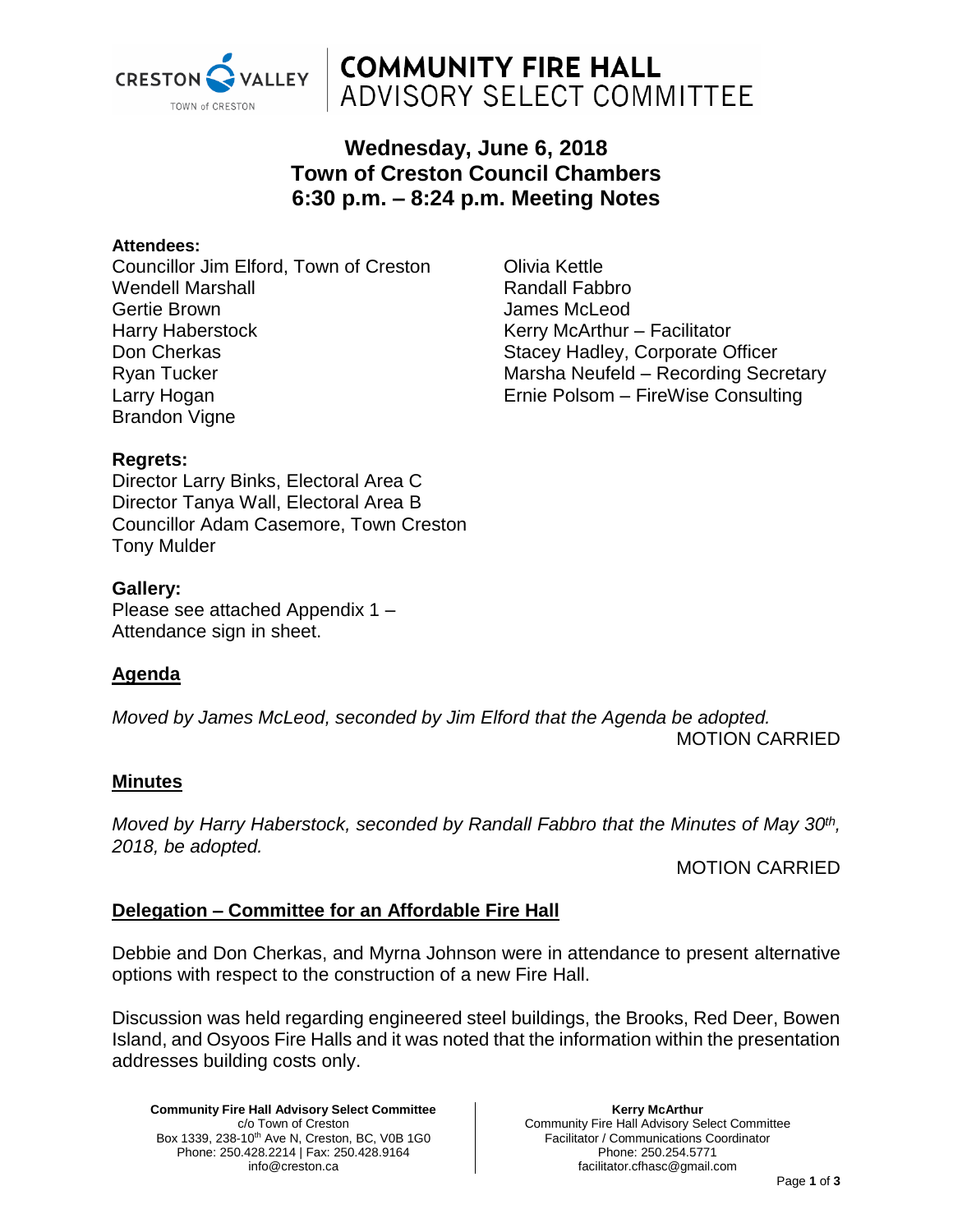

# **COMMUNITY FIRE HALL<br>ADVISORY SELECT COMMITTEE**

Debbie Cherkas noted that the Brooks, Hanna and Medicine Hat Fire Halls purchase new turnout gear from a Montreal supplier at a cost savings to their departments, that based on an article from Jim Burkneka Jr. that infrared saunas are an effective method of "sweating out carcinogens," and that there are several private businessmen in Creston willing to investigate lease to own agreements with respect to a new Fire Hall.

Discussion was also held regarding a comparison of the Osoyoos Fire Hall and the proposed Creston Fire Hall spatial analysis, the Cedar Street and Cook Street sites, and the potential impact to the commercial tax base regarding the use each site for a new Fire Hall.

M. Johnson advised that there is grant funding available through Canadian Pacific Railway and Fortis Electricity with respect to the installation of a railway arm and relocation of utilities should the Cedar Street site be selected for a new Fire Hall.

*Moved by Ryan Tucker, seconded by Randall Fabbro that the Community Fire Hall Advisory Select Committee commits to consider available options and potential cost savings with respect to all building systems appropriate for a new Fire Hall.*

MOTION CARRIED

*Moved by Wendell Marshall, seconded by Gertie Brown that the delegation regarding potential options for consideration from the Committee for an Affordable Fire Hall be accepted as presented.*

MOTION CARRIED

### **General Business**

K. McArthur advised that the amended ASC Key Messages and ASC Principles documents were circulated in the June 6<sup>th</sup> Agenda Package as information.

### **Communications Plan**

Discussion was held regarding the format of the Open House and it was noted that there will be a group presentation with smaller roundtable discussions in a World Café format.

*Moved by Jim Elford, seconded by Ryan Tucker that the ASC Communications Plan be adopted.*

CARRIED

**Community Fire Hall Advisory Select Committee** c/o Town of Creston Box 1339, 238-10<sup>th</sup> Ave N, Creston, BC, V0B 1G0 Phone: 250.428.2214 | Fax: 250.428.9164 info@creston.ca

**Kerry McArthur** Community Fire Hall Advisory Select Committee Facilitator / Communications Coordinator Phone: 250.254.5771 facilitator.cfhasc@gmail.com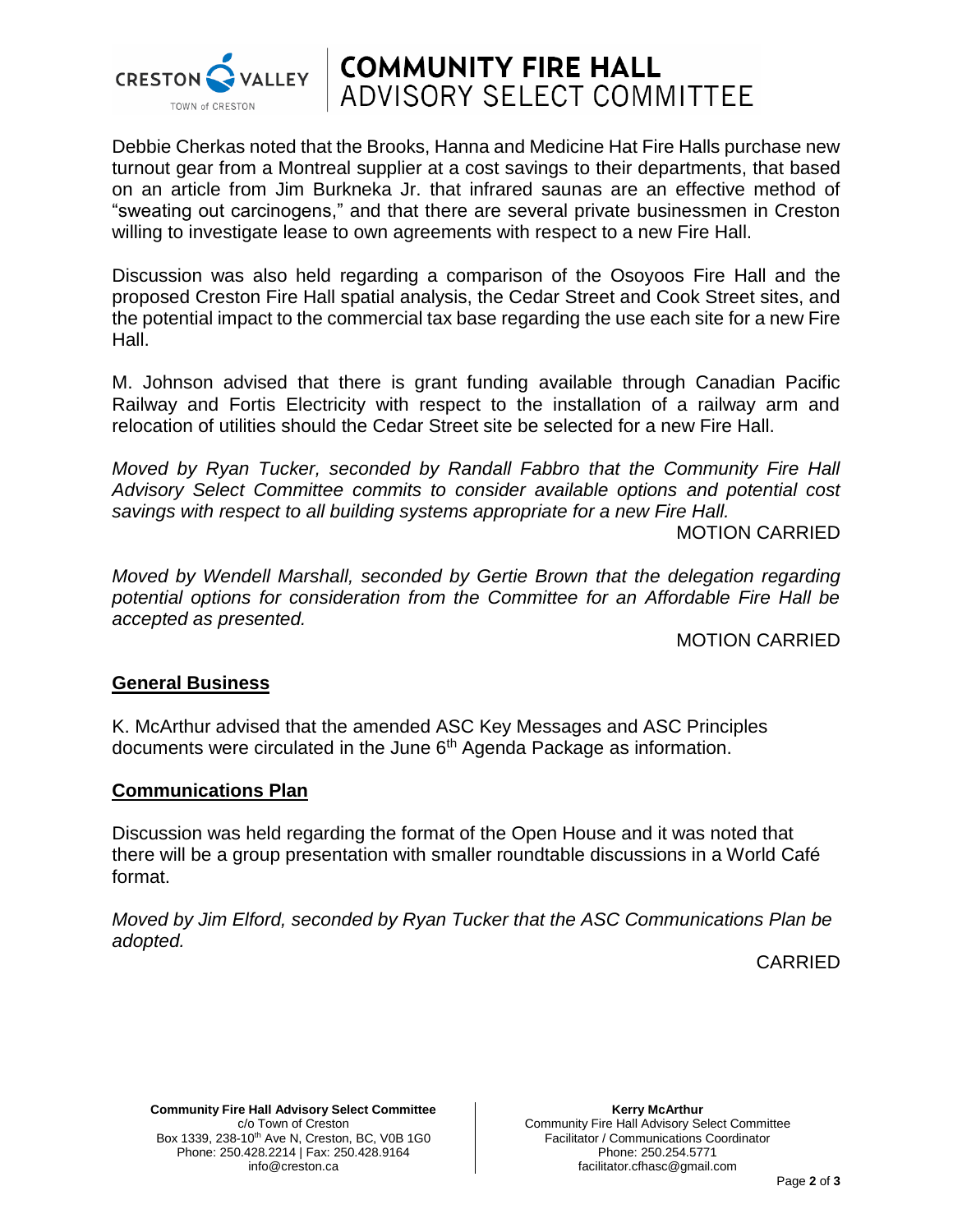

# **Parking Lot**

Discussion was held regarding the potential budget amount for borrowing with respect to a new Fire Hall and it was noted that Council will establish a budget for a potential referendum for borrowing, and that establishing a budget for a new Fire Hall is outside of the mandate of the ASC.

**COMMUNITY FIRE HALL<br>ADVISORY SELECT COMMITTEE** 

**Next Meeting:** Wednesday, June 13<sup>th</sup>, 2018 at 6:30 p.m. in Town of Creston Council Chambers.

### **Adjournment**

*Moved by Wendell Marshall, that the meeting adjourn at 8:24 p.m.*

MOTION CARRIED

**Kerry McArthur** Community Fire Hall Advisory Select Committee Facilitator / Communications Coordinator Phone: 250.254.5771 facilitator.cfhasc@gmail.com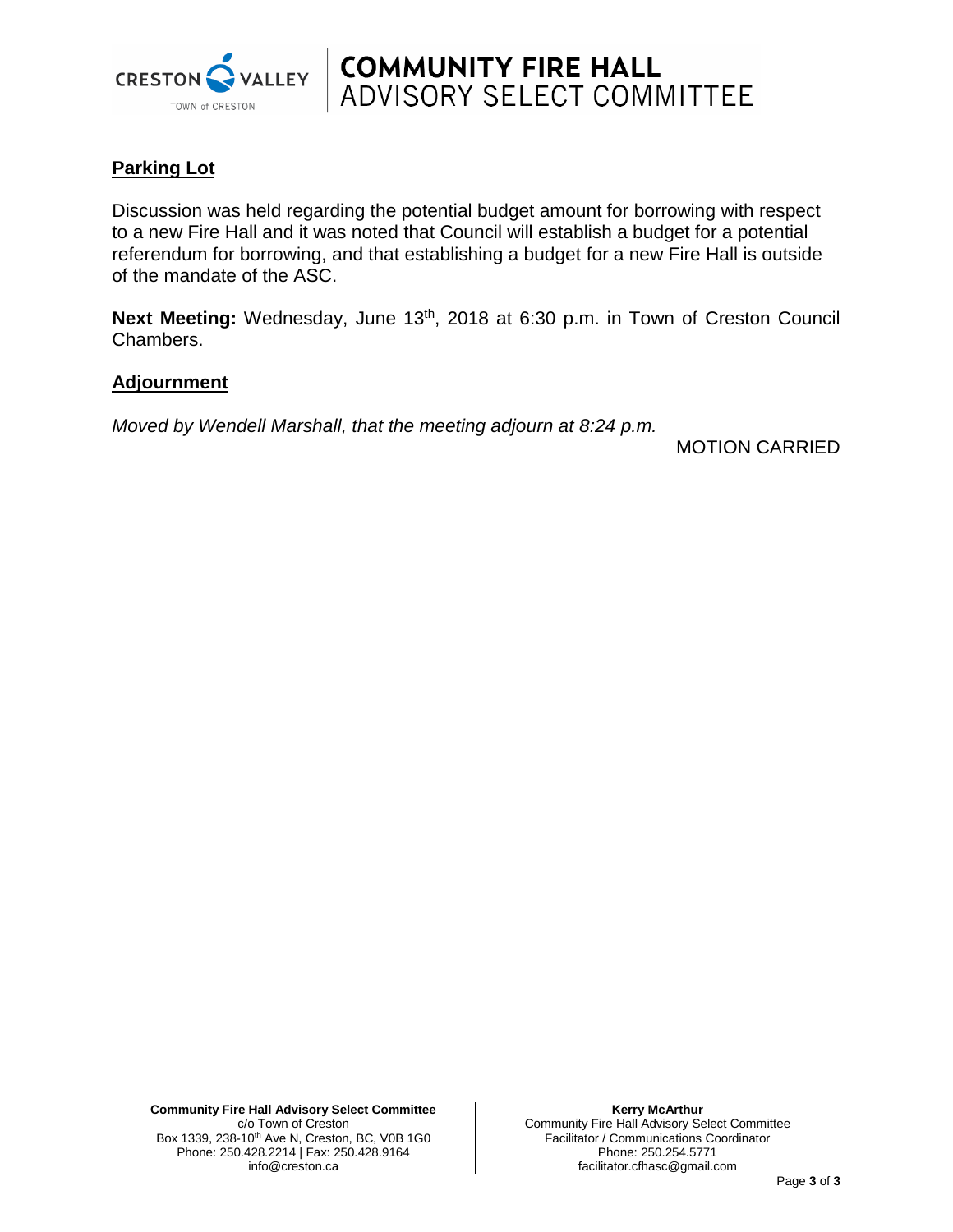

w

**COMMUNITY FIRE HALL<br>ADVISORY SELECT COMMITTEE** 

Appendix "1" To ASC Meeting Minutes June 6, 2018

# COMMUNITY FIRE HALL ADVISORY SELECT COMMITTEE

### **ATTENDANCE SIGN-IN SHEET**

June 6, 2018

| <b>NAME</b> (please print)                                                                             | <b>TOWN</b>                                                 |
|--------------------------------------------------------------------------------------------------------|-------------------------------------------------------------|
| RON CASTELLARIN                                                                                        |                                                             |
| KATHY CASTELLARIN                                                                                      |                                                             |
| Bill HureHINSON                                                                                        |                                                             |
| Ellen Izaleis                                                                                          |                                                             |
| hums bhuson.                                                                                           |                                                             |
|                                                                                                        |                                                             |
| Cathy ROBINSON                                                                                         | CRESTON                                                     |
| PAUL EDWARTES                                                                                          | ChESTON.                                                    |
| Keren Unruh                                                                                            |                                                             |
| Dallas Magrum                                                                                          | Creston (1)                                                 |
|                                                                                                        |                                                             |
| <b>Community Fire Hall Advisory Select Committee</b><br>$\alpha$ / $\alpha$ Tays $\alpha$ <sup>1</sup> | <b>Kerry McArthur</b><br>$\sim$ $\sim$ $\sim$ $\sim$ $\sim$ |

c/o Town of Creston<br>Box 1339, 238-10<sup>th</sup> Ave N, Creston, BC, V0B 1G0<br>Phone: 250.428.2214 | Fax: 250.428.9164 info@creston.ca

Community Fire Hall Advisory Select Committee Facilitator / Communications Coordinator Phone: 250.254.5771 facilitator.cfhasc@gmail.com